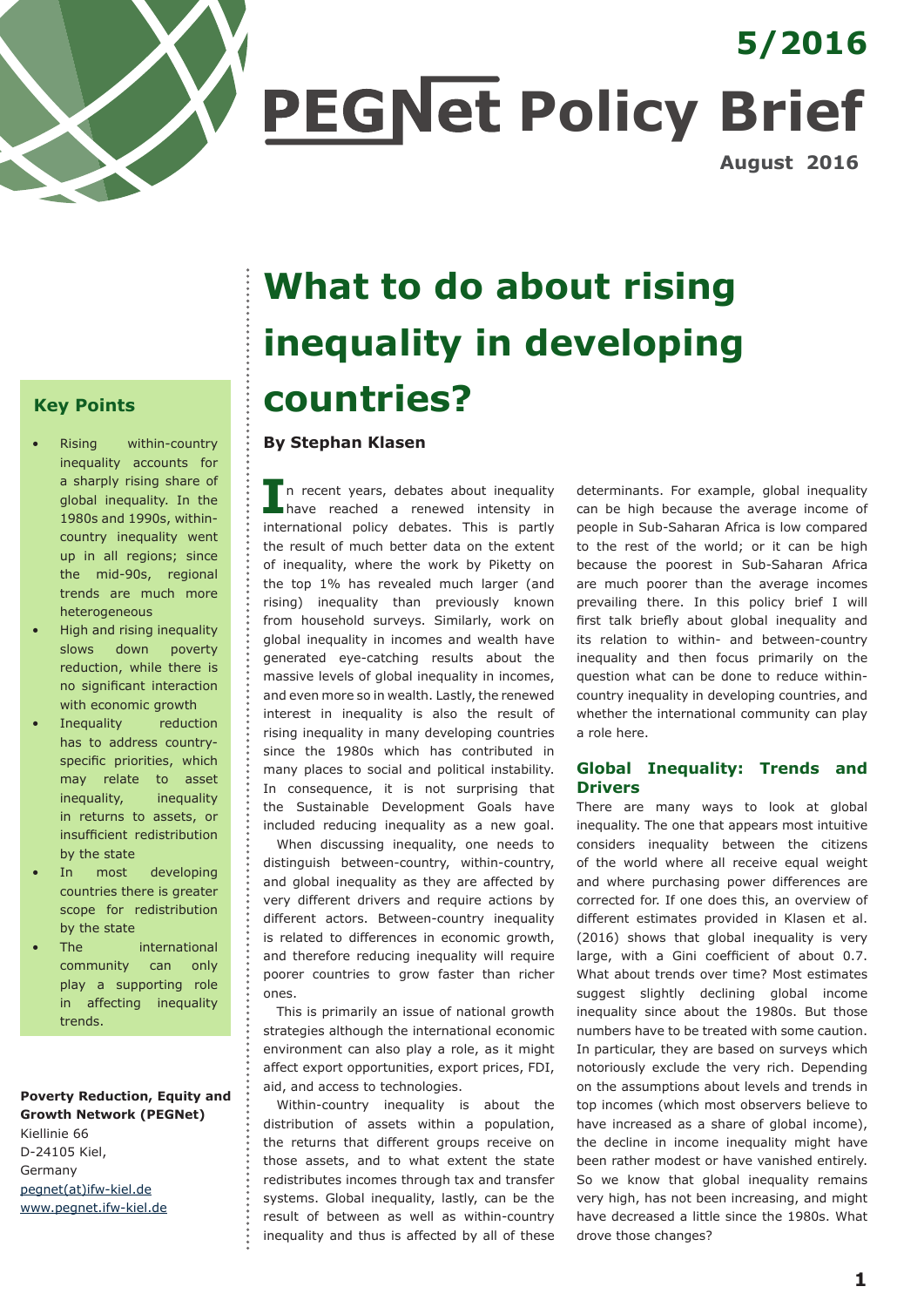

As can be seen in **Figure 1**, when one uses a decomposable inequality measure such as the *Mean Logarithmic Deviation* (Gini coefficient is not decomposable), one can see a very interesting underlying trend: Between-country inequality has been falling substantially since the 1970s. This is, of course, related to the rapid growth rates in populous Asian countries, including China, India, Indonesia, Vietnam, etc which all grew much faster than world

**Figure 1:** Within and Between Country Inequality Components of Global Inequality



**Source:** Global Income and Consumption Database.

average income. Since 2000, it is also related to the high growth rates in many poor African countries that contributed to falling inequality. In contrast, within country inequality has been rising substantially, esp. since 1980. If we included estimates for the top 1%, that rise would be even faster. Now we live in a world where within-country inequality is nearly as large as between-country inequality. That is to say: it matters nearly as much for your economic fortune if you are born rich or poor within a country as it matters whether you are born in a rich or a poor country. As a result it is right to focus on this worrying rise in withincountry inequality.

Before turning to trends and drivers of within-country income inequality, it is important to briefly discuss trends in inequality

**Table 1:** Average (population-weighted) of within country Gini by regions

|      | World | East Asia<br>and Pacific | Europe and<br><b>Central Asia</b> | & Caribbean | Latin America Middle East &<br><b>North Africa</b> | <b>North</b><br>America | <b>South Asia</b> | Sub-<br>Saharan<br><b>Africa</b> |
|------|-------|--------------------------|-----------------------------------|-------------|----------------------------------------------------|-------------------------|-------------------|----------------------------------|
| 1980 | 0.386 | 0.336                    | 0.312                             | 0.520       | 0.487                                              | 0.343                   | 0.408             | 0.514                            |
| 1990 | 0.418 | 0.418                    | 0.317                             | 0.512       | 0.472                                              | 0.367                   | 0.413             | 0.538                            |
| 2000 | 0.471 | 0.504                    | 0.354                             | 0.537       | 0.492                                              | 0.394                   | 0.464             | 0.526                            |
| 2005 | 0.469 | 0.488                    | 0.367                             | 0.509       | 0.480                                              | 0.401                   | 0.478             | 0.525                            |
| 2010 | 0.459 | 0.492                    | 0.353                             | 0.488       | 0.475                                              | 0.402                   | 0.444             | 0.523                            |

**Source:** Global consumption and income project

in non-income dimensions of well-being such as health and education. Here the trends are fortunately more favorable than in the case of income inequality. Global health inequality has experienced a drop and the episode of rising inequality due to the AIDS crisis in Africa has now come to an end as AIDS mortality is falling sharply. Global education inequality is also falling, partly related to the massive expansion of educational enrolments in poor countries in the last two decades. There is still work to be done as inequality in health within countries remains stubbornly high in many countries and inequality in educational outcomes such as test scores remain sizable. But in the following I will concentrate the discussion on income inequality where trends have been more adverse.

#### **Within-Country Inequality Trends: Some Facts**

**Table 1** shows within-country inequality trends over time, for all countries, and by region. These are based on a new database that provides comparable inequality estimates, the Global Consumption and Income Project (Arjun et al. 2015). First it confirms that within-country inequality has been rising across the globe from the 1980s to the 2000s. This is also true for all regions. But since 2000, trends have been much more heterogeneous. While in East Asia, South Asia, and Europe and Central Asia, inequality has stabilized at substantially higher levels, it has fallen a little in the Middle East, and quite substantially in Latin America. In Africa, there is also no discernible trend but underlying data suggest that inequality has been rising in about half of the countries and falling in the other half. This suggests that inequality change can be very different across regions and time periods, suggesting that country-specific conditions and policies are likely to play a role. In particular, the experience of declining inequality in Latin America is interesting.

Further analyses in Klasen et al. (2016) as well as Hoy et al. (2016) suggest that inequality trends are not a consequence of growth trends. High growth has been accompanied by rising, stable and falling inequality, nor is there evidence of a Kuznets Curve which posited first rising and then falling inequality in the process of development. Recent worries about an inequality-induced middle income trap also are unfounded. As Hoy et al. (2016) show, poor countries that transitioned to middle-income status are not different in their inequality trajectory from other countries.

What about the reverse causality, i.e. does inequality reduce subsequent growth? Since Deininger and Squire (1998) we know that low initial inequality has been associated with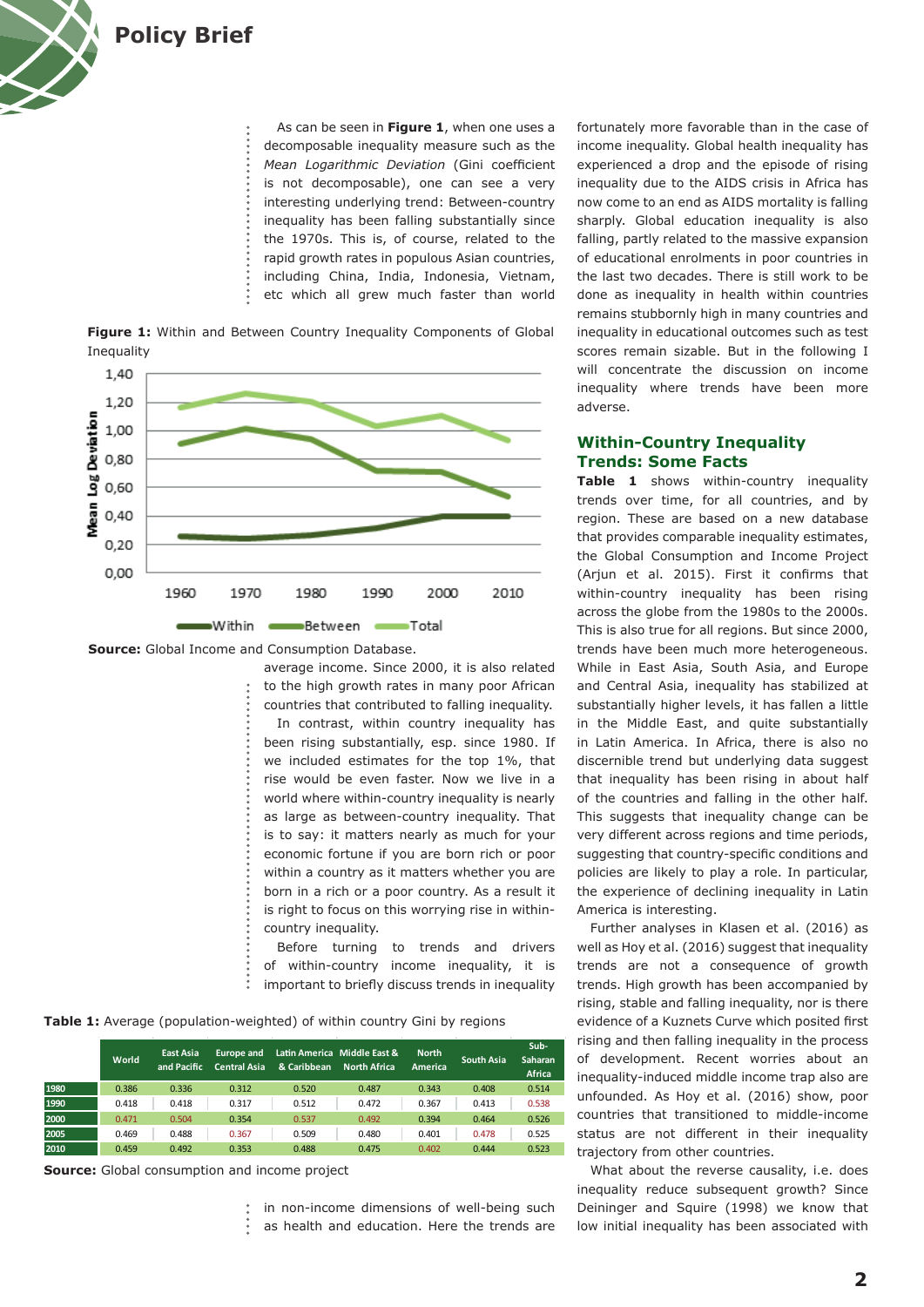

higher growth, a finding that is still true today. So South Korea and China benefited from their low initial inequality, and Brazil suffered from its high one. But the more interesting and policy-relevant question is whether reducing inequality in a country such as Brazil will lead to higher subsequent growth. After a careful review of the literature and detailed new estimations, Scholl and Klasen (2016) find that there is no relationship between inequality change and growth. Earlier results that found a positive effect were unduly affected by the unique experience of transition countries; and results that showed a negative effect have not been robust.

And it is still the case that reducing inequality will immediately lower absolute poverty and increase the poverty-reducing impact of economic growth. Thus there remains a strong case for inequality reduction if one is concerned about poverty: it reduces poverty immediately, it increases the povertyreducing impact of growth, and it does not adversely affect growth. And of course, lower inequality will promote fairness and equality of opportunities which has received increasing attention in academic and policy circles.

#### **Determinants of Within-Country Inequality**

To study trends in inequality, it is useful to think of a framework where income inequality is related to inequality in assets (land, labor, human capital, and physical capital), return to these assets (e.g. returns to land or human capital for different groups of people), inequality in private transfers (national and international remittances by income groups), and redistribution by the state. Trends in inequality are tied to these different drivers which differ greatly by country and over time.

For example, in quite a few countries in Africa and poorer countries in Latin America, asset inequalities related to land and human capital are the critical drivers of inequality; but returns to assets can also be a big problem, often related to remoteness and poor infrastructure (in the case of returns to land) or discrimination (in the case of labor); in many middle-income countries, differential returns to assets can be an important driver of inequality, often linked to poorly functioning markets, unequal access to markets (e.g. capital markets, or unequal labor market opportunities linked to location or background). Private transfers can also affect inequality levels and trends and are related to the ability of different income groups to migrate and send remittances. While the scope for redistribution by the state is more limited in most developing countries due to large informal sectors and low administrative capacity, there is substantial scope for more redistribution than currently practised in many countries.

In particular, a broadening of the tax base, improvements in tax collections, more use of resource taxes, and expanded targeted transfer programs can all play a role in reducing inequality. In fact, these measures are among the key drivers of declining inequality in Latin America since the mid-1990s. Other factors that contributed were a pro-poor expansion of education as well as rising labor earnings supported by favorable economic conditions and rising minimum wages.

#### **Policy Options**

This framework also generates opportunities for policy interventions to tackle inequality. This will, however, vary greatly by country. As a result, it is useful to start a policy framework with an inequality diagnostics to identify the most important drivers of levels and changes in inequality in a particular country; this is also an activity where bilateral development partners can play an important supporting role. When it comes to particular policy reforms, some of the issues that have been discussed for a long time remain highly relevant, including land reform (where land is still an important asset), propoor educational policies, rural infrastructure, and a focus on improving agricultural productivity of poor farmers. At the same time, increasing the redistributive role of the state through a higher tax take (to be achieved via broadening the tax base, increasing tax compliance, increased resource taxes), and increasing pro-poor social transfers is a viable option. Such changes cannot be implemented overnight- And they must be accompanied by the build-up of administrative capacity (such as building up revenue authorities that are shielded from political interference and onerous public service rules), must be based on a societal concensus surrounding these policies, and be phased in gradually.

As far as the international dimension is concerned, there should be a greater emphasis on assisting developing countries with fighting tax evasion and tax avoidance of firms and individuals which can substantially increase the fiscal space in developing countries. The current initiatives under way in this regard at the OECD and the IMF need to ensure that the interests of developing countries are considered and they are able to fully benefit from the implementation of new rules and regulations.

While within-country inequality is a multisectoral issue that does not lend itself